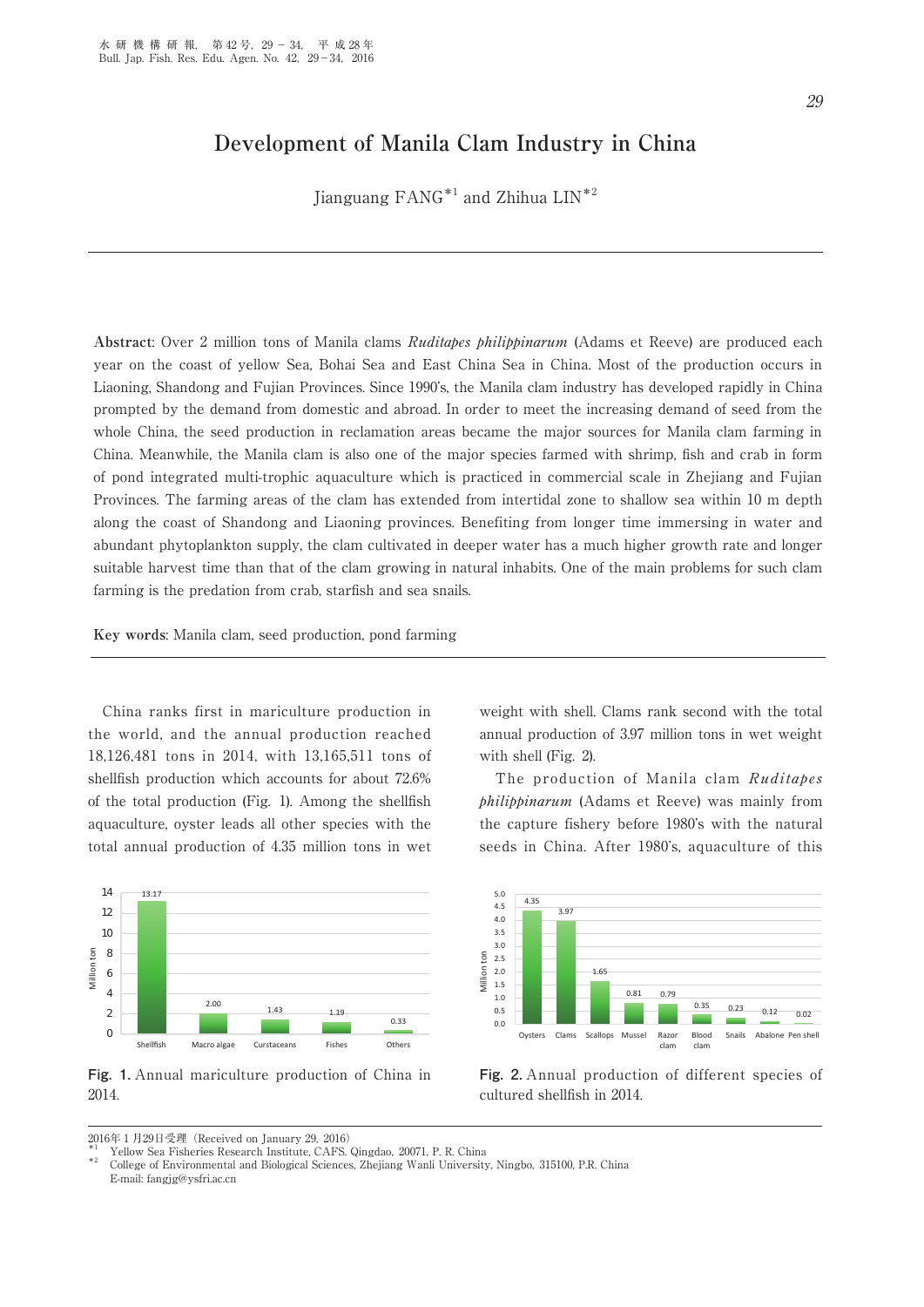species developed rapidly as a result of increasing demand from both domestic and international market. Now, over 2 million tons of Manila clams are produced each year along the coast of Yellow Sea, Bohai Sea and East China Sea in China. Most of the production occurs in Liaoning, Hebei, Shandong, Zhejiang and Fujian Provinces.

 Before 1990's, most Manila clam was harvested by manpower from natural muddy flats. Nowadays, in Northern China, the Manila clam farming areas extended from muddy flat to shallow sea within 10 m depth and harvested by dredge boat. In southern China, pond is the major field for Manila clam aquaculture, especially integrated multi-trophic aquaculture with shrimps and fish.

#### **Seed production**

 Before 1980's, all farmed Manila clams relied on natural seeds. Farmers collected seeds from the natural inhabit and transported to suitable areas for releasing. Since 1980's, the Manila clam industry has developed rapidly in China prompted by the increasing demand domestically and internationally. In order to meet the increasing seed requirement, the seed of Manila clam produced in reclamation areas in Fujian Province became the major sources (Fig. 3).

 Seed production in hatchery was started in the mid 1990's in Liaoning Province, northern China, with about 50 billion juveniles in 4 mm shell length annually. But it has declined gradually in both production and scale, mainly due to the higher cost compared to that in reclamation pond in Southern

 $\begin{array}{c}\n\begin{array}{c}\n\text{2000}\n\text{5000}\n\end{array}\n\end{array}\n\quad\n\begin{array}{c}\n\text{18000}\n\text{5000}\n\end{array}\n\end{array}\n\quad\n\begin{array}{c}\n\text{18000}\n\text{2001 2002 2003 2004 2005}\n\end{array}\n\begin{array}{c}\n\text{5000}\n\text{Fig. 3. Seed production} \n\end{array}\n\end{array}\n\begin{array}{c}\n\text{18000}\n\text{18000}\n\end{array}\$ 

25000

**Fig. 3.** Seed production of Manila clam in Fujian Province from 2001-2013.

The seeds are cultured in reclamation ponds up to

China (Fig. 4). Nowadays, about 80% of Manila clam seeds for aquaculture in China are produced in reclamation areas (big pond with the area of 100 ha) in Fujian Province. The rest is from natural seed habitat

 High density culture system for Manila clam seed production was also developed in China around 2010 in Qingdao, Shandong Province. The up-welling system is utilized for larvae culture with the density of 100-150 ind/mL (Fig. 5a). When larvae reach 200 µm, the eye spot larvae are moved from the upwelling system to big tanks for settlement. When spats reach 500 µm, they are collected and moved to spat up-welling or race way nursery sets until commercial seed size in shell length of 5 mm (Fig. 5b).

 High density culture system for Manila clam seed production is efficient in laborsaving and space utilization of hatchery; however, the total cost is still much higher than that produced in reclamation ponds. Therefore, the high density culture system has not been practiced in commercial scale for Manila clam seed production in China yet.

#### **Aquaculture**

 The farming of Manila clam was mainly carried out in tidal zone and subtidal zone before 1980's. A continuous growing domestic and overseas demand pushed the attempts to increase the production of Manila clam in early 1990's. The farming areas of the clam have extended from intertidal zone to shallow sea within the depth of about 10 m along the coast of Shandong and Liaoning Provinces. Benefiting from longer time immersing in water and abundant phytoplankton supplement, the clam cultivated in deeper water has a much higher growth rate and longer suitable harvest time than that of clam in natural inhabits. One of the main problems for such farming is the predation from crab, starfish and sea snails.

 Normally, the aquaculture procedures of Manila clam in shallow sea are as follows.

- ⃝ Removal of the non-alive shells from planned aquaculture area
- ⃝ Sowing of the seed in spring or autumn at the density of  $500-1000$  ind/m<sup>2</sup> depended on the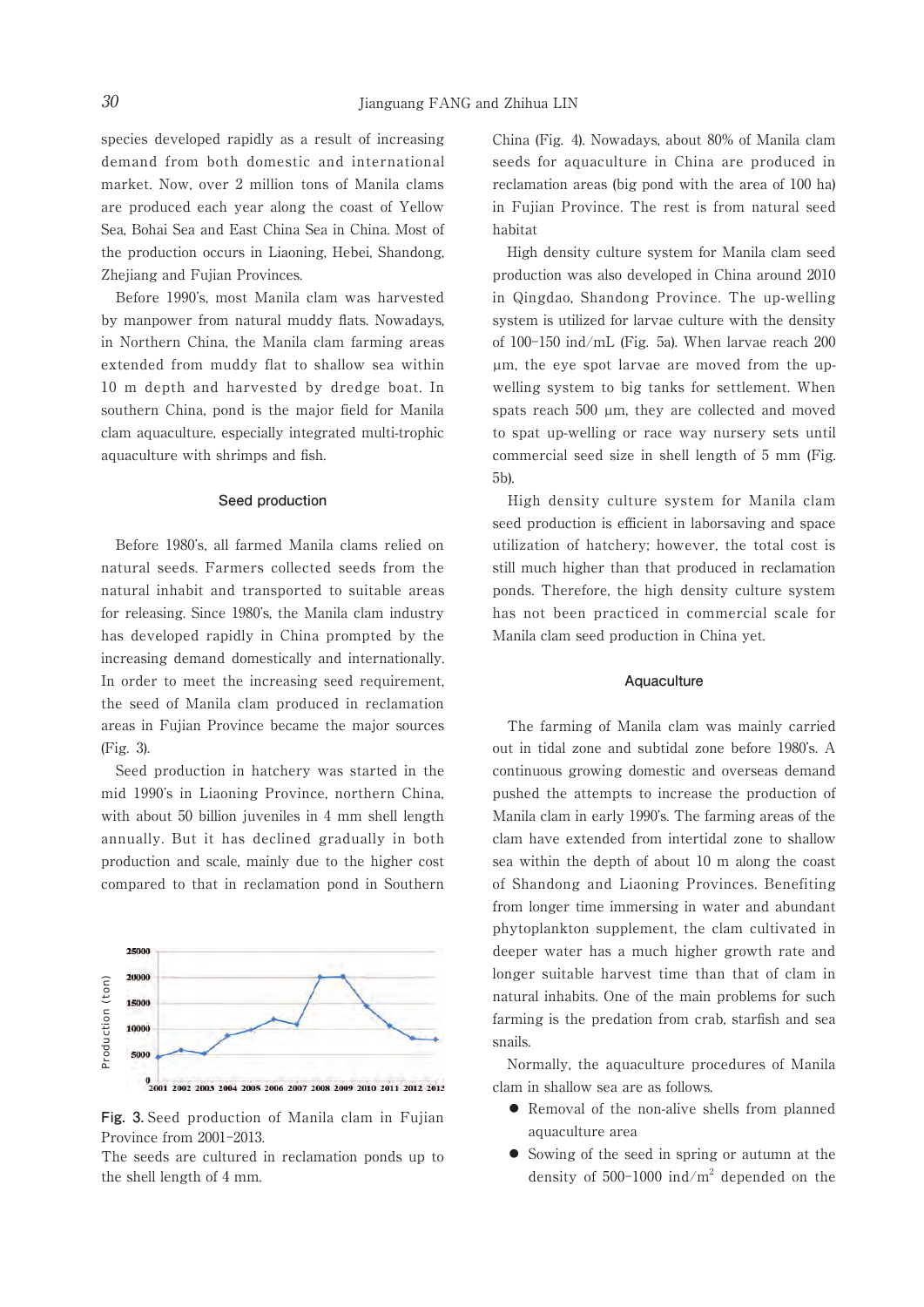

**Fig. 4.** Clam seed hatchery in Liaoning Province, Northern China. a: outside view; b: inside view; c: larvae and spat culture tanks; d: indoor tanks at spat nursery facilities.



**Fig. 5.** Photographs of high density culture system for Manila clam seed in Shandong Province, Northern China. a: high density facilities for larval culture; b: upwelling and race way nursery sets for spat culture.

seed size and bottom conditions

- ⃝ Farming for about 15 to 20 months from the seed to marketable size
- ⃝ Regular removal of the predators such as starfish, snail, and crab during the farming periods by trap nets
- ⃝ Selective harvest depending on the market

demand when the shell length reaches 3 cm

 ⃝ The mean yields of marketable clams can reach 2-3 kg/m<sup>2</sup> in the mudflat, and 3-5 kg/m<sup>2</sup> in deeper waters.

 Because of low temperature, the clam stops growing from December to early March. In order to enhance the profit of the clam aquaculture, a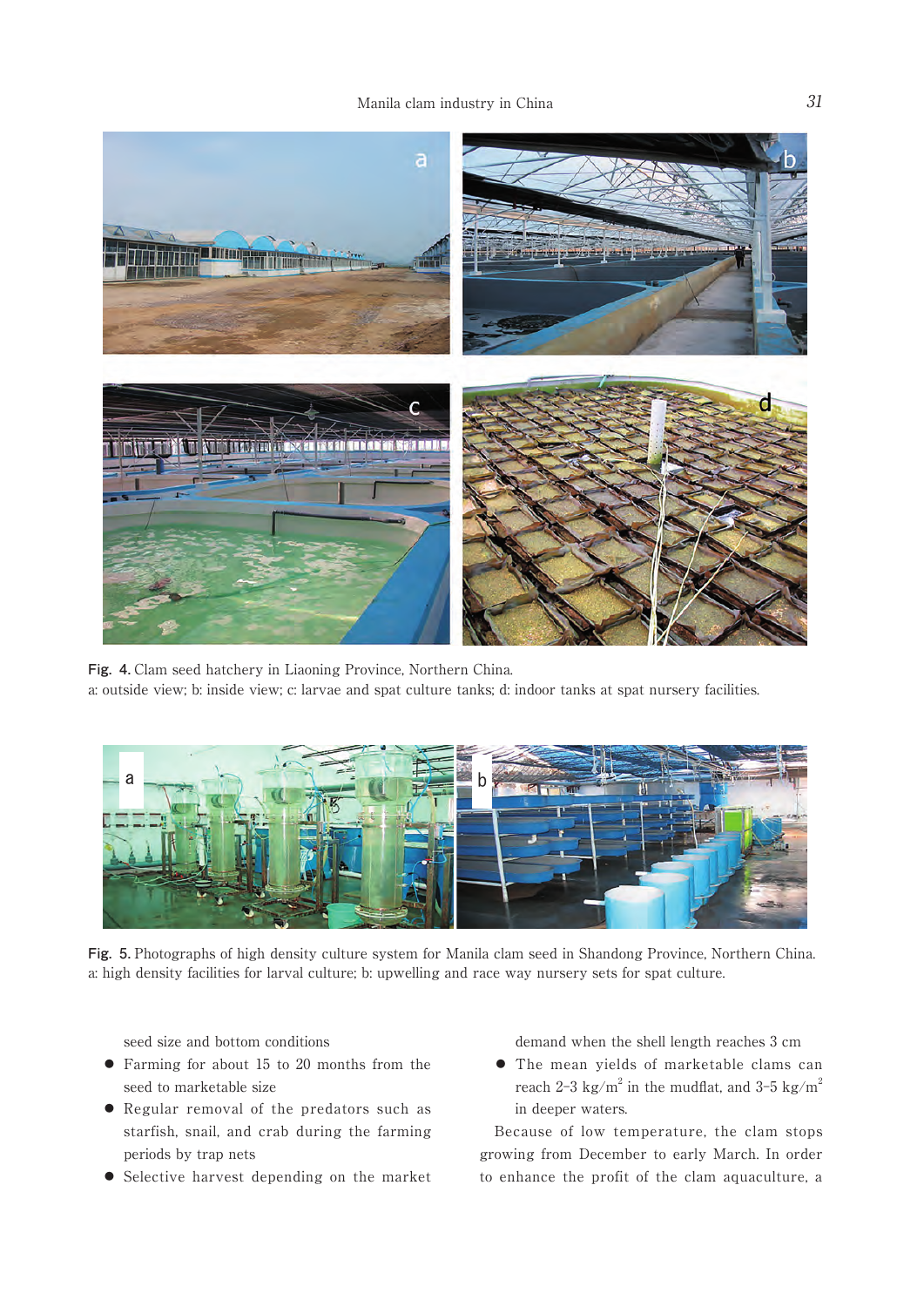

**Fig. 6.** Schematic diagram of the recirculating system for shrimp and clam culture in Zhejiang Province.



**Fig. 7.** The photo of integrated aquaculture pond in Zhejiang Province, China.

new method has been practiced by the farmers in northern China as follows.

- ⃝ Purchase of the seed from Fujian Province in autumn with shell length of 5 mm
- ⃝ Nursing the seed in indoor or special pond, and over-wintering in green-house for continuous growing of the clam in cold season
- ⃝ Transfer of the juvenile clam from green-house to the mudflat for intensive grow-out in the following April
- ⃝ Harvest of the clams with shell length of 3.0 - 3.5 cm within 10 - 14 months from the spawning,

 With this method, culturing period can be reduced by about 5 months compared with the traditional method.

 In southern China, mainly in Zhejiang and Fujian Provinces, the recirculating culture of the clams with shrimp has been well developed (Fig. 6). In this aquaculture system, the area ratio of shrimp pond to mollusk pond is 10:4. The water recirculation ratio is increased gradually from 10%/d in the early to 40%/ d in the late stage.

 Recently, the integrated aquaculture system has been well developed in the re-constructed pond in Zhejiang and Fujian Provinces (Fig. 7). In this system, filter-feeding bivalves and predatory animals are separated by a net enclosure in the purpose of preventing predating. In the integrated aquaculture pond, shrimp is stocked at the density of 30 ind/ m<sup>2</sup> at the postlarval stage, while clams are normally stocked from March to April at the density of  $150 - 200$  ind/m<sup>2</sup> with size of 300 ind/kg. Before stocking, the water in the pond is fertilized with well-fermented organic fertilizer for maintaining the water transparency to  $30 - 40$  cm with yellowish or light brown color during the cultivating period, and exchange the water by  $5 - 10$  cm/d in the late period. The main species for integrated pond aquaculture and the economic analysis in Zhejiang and Fujian Provinces are listed in Fig. 8 and Table 1.

## **Problems and challenges for Manila clam aquaculture in China**

First of all, environmental pollution from land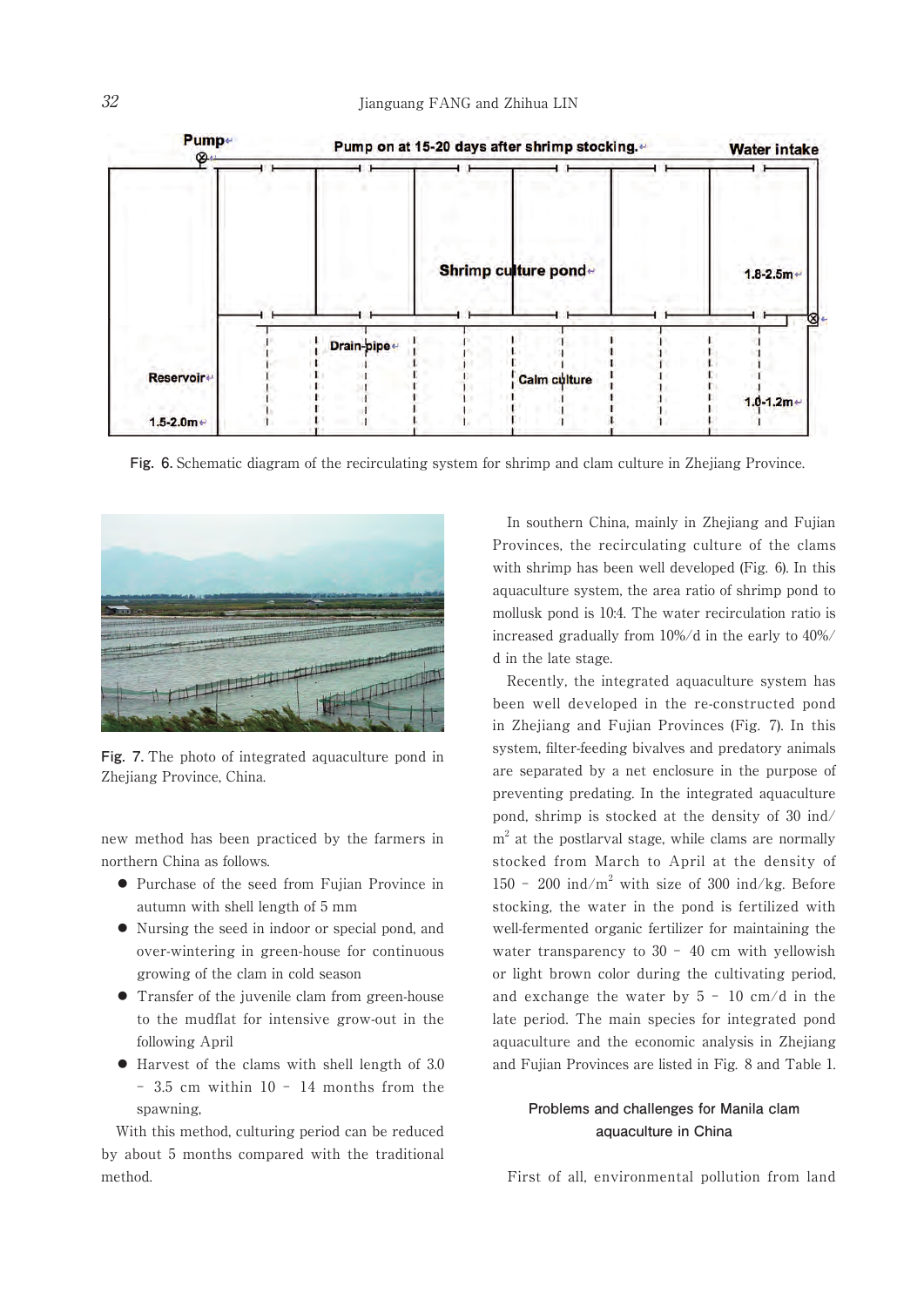

**Fig. 8.** The main species for integrated pond aquaculture in Zhejiang and Fujian Provinces.

|                            | <b>Mollusk</b><br>culture | Shrimp<br>culture | Crab<br>culture | Integrated<br>culture | Recirculating<br>culture |
|----------------------------|---------------------------|-------------------|-----------------|-----------------------|--------------------------|
| Cost<br>$(10^3$ Yuan/ha)   | $7.5 - 10.5$              | $13.5 - 19.5$     | $16.5 - 19.5$   | $10.5 - 15.0$         | $10.5 - 15.0$            |
| Profit<br>$(10^3$ Yuan/ha) | $6.0 - 7.5$               | $10.5 - 15.0$     | $10.5 - 13.5$   | $13.5 - 18.0$         | $12.0 - 18.0$            |
| Risk                       | Middle                    | High              | Middle          | Low                   | Low                      |
| <b>Pollution</b>           | Light                     | Severe            | Severe          | Light                 | Light                    |

**Table 1**. Comparison of mono- and integrated aquaculture models in ponds

industry and agriculture is one of the major threats to mariculture, which not only causes the frequent disease outbreaks but also affects the yields and seafood quality.

 Secondly, the ecological hazards occur frequently in recent years, such as red tide, green tide and breakout of starfish, which seriously hamper the development of clam aquaculture.

 The most serious problem or challenge for the sustainable development of clam aquaculture is the farming space, which has been decreasing mainly due to coastal reclamation. Traditional mariculture

areas are encroached by the development of industry.

### **References**

- China Bureau of Fisheries, 2015: China Fisheries Yellow book in 2014. Agriculture Press of China, Beijing, China., p28-29 (in Chinese).
- Lin Z., Wang R., and Bao Z., 2007: Molluscan seed production and hatchery technology development in China. Global Aquaculture Advocate, **12**.